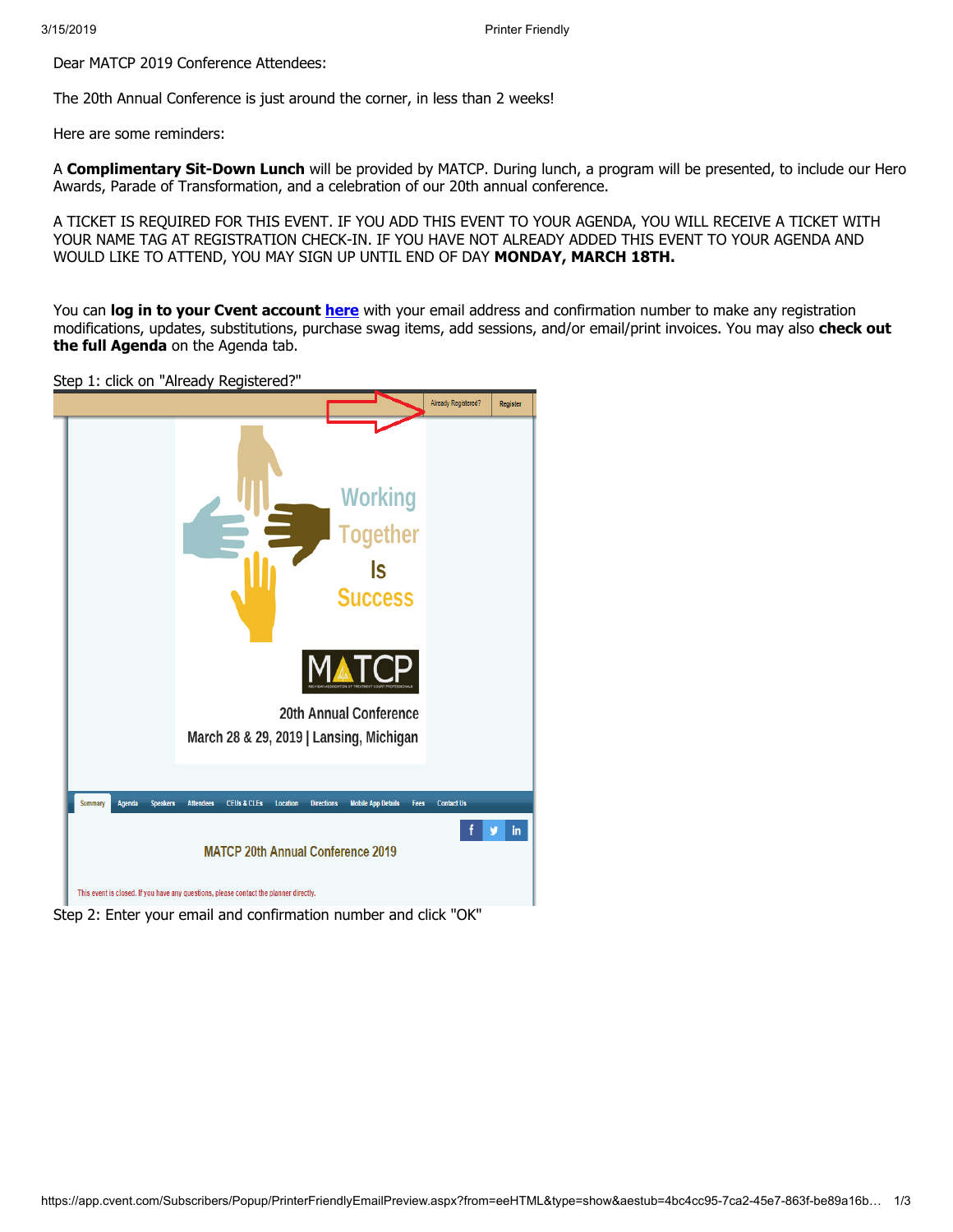| 3/15/2019                                   |                                                                                                                                                                                   | <b>Printer Friendly</b> |
|---------------------------------------------|-----------------------------------------------------------------------------------------------------------------------------------------------------------------------------------|-------------------------|
|                                             |                                                                                                                                                                                   | Register                |
|                                             | <b>Working</b><br><b>Together</b><br>ls<br><b>Success</b><br>20th Annual Conference<br>March 28 & 29, 2019   Lansing, Michigan                                                    |                         |
| <b>Summary</b><br>Agenda<br><b>Speakers</b> | <b>CEUs &amp; CLEs</b><br>Location<br><b>Directions</b><br><b>Mobile App Details</b><br><b>Contact Us</b><br><b>Attendees</b><br>Fees<br><b>MATCP 20th Annual Conference 2019</b> |                         |
|                                             | *Email Address:<br>*Confirmation Number:<br>To have the Confirmation Number sent to you, click this link: Confirmation Number                                                     |                         |
|                                             |                                                                                                                                                                                   |                         |
|                                             |                                                                                                                                                                                   | OK                      |

Step 3: to confirm whether you have already been registered for the Thurs. Lunch, go to "My Agenda" - please note that if you did not register yourself for the conference, there is a chance that your court administrator or whomever registered your group, has already done so.

|                                                | TCP<br>GAN ASSOCIATION OF TREATMENT COURT PROFESSIONALS                  |  |    |   |
|------------------------------------------------|--------------------------------------------------------------------------|--|----|---|
|                                                | <b>20th Annual Conference</b><br>March 28 & 29, 2019   Lansing, Michigan |  |    |   |
| <b>My Registration</b><br>Information          |                                                                          |  |    |   |
| Confirmation<br><b>My Agenda</b>               | <b>My Answers</b><br><b>My Group</b>                                     |  |    |   |
|                                                | <b>MATCP 20th Annual Conference 2019</b>                                 |  | in | ⊠ |
| More Options $\mathbf{\cdot}$<br><b>Modify</b> | Print Options v                                                          |  |    |   |
| <b>General Options</b>                         |                                                                          |  |    |   |

Step 4: If you do not see the Thurs. Lunch on "My Agenda", then go back to "My Registration"